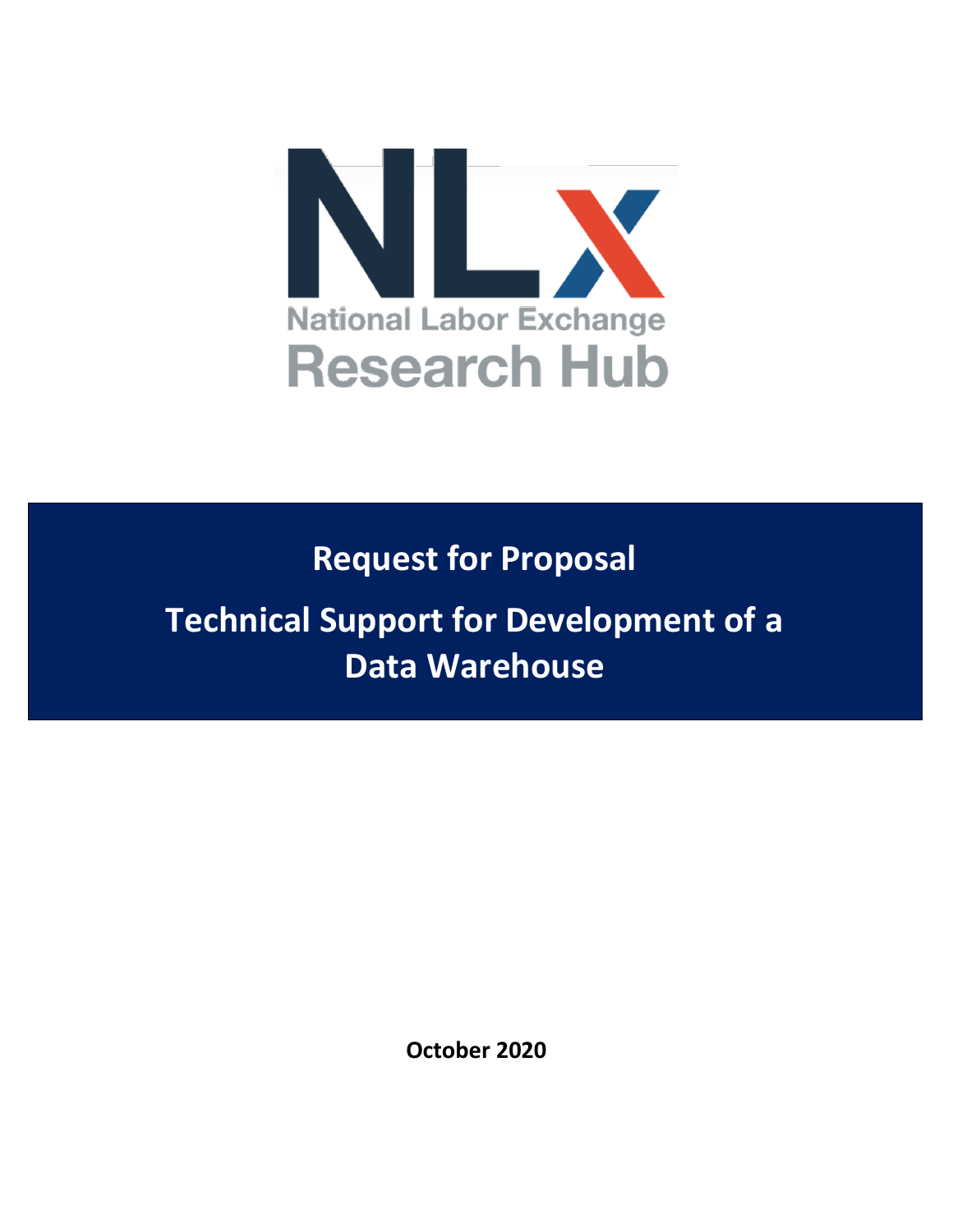# Contents

| Part A: Technical Requirements Development/Business Analysis Resources - Firm Fixed-Price 4 |
|---------------------------------------------------------------------------------------------|
| Part B: Database Development, Implementation, and Technical Support – Firm Fixed-Price  4   |
|                                                                                             |
|                                                                                             |
|                                                                                             |
|                                                                                             |
|                                                                                             |
|                                                                                             |
|                                                                                             |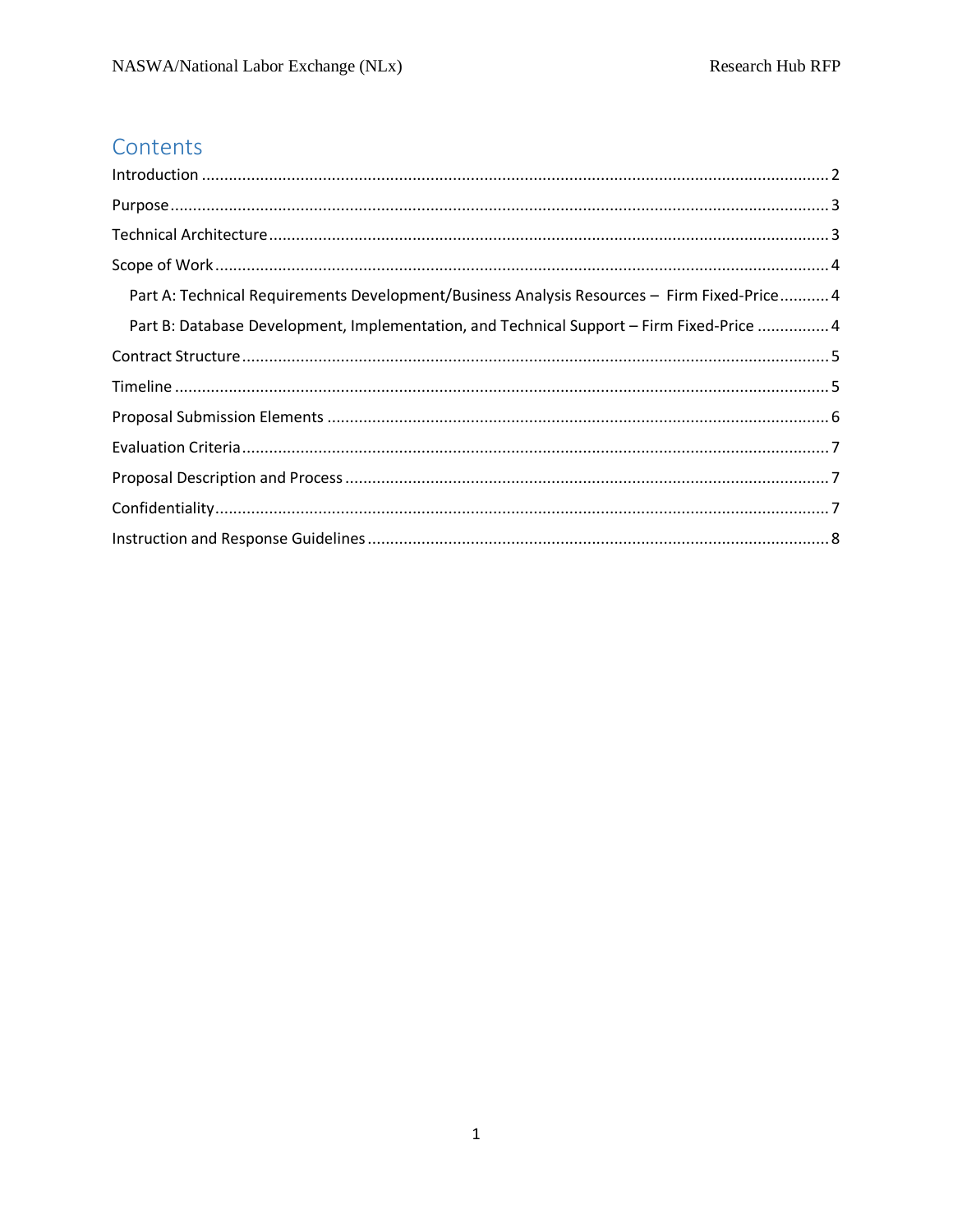### <span id="page-2-0"></span>Introduction

The National Labor Exchange (NLx) Research Hub was established to provide workforce development professionals, academic researchers, and other organizations that rely on labor market information with high-quality, transparent, real-time and historical data that represents the diversity of jobs available in the labor market. The efforts of the NLx Research Hub are managed by the National Association of State Workforce Agencies (NASWA) and its Center for Employment Security Education and Research (CESER), through National Science Foundation (NSF) funding.

The NLx is a partnership between NASWA and DirectEmployers Association. The NLx collects and distributes job openings exclusively found on corporate career websites and state job banks. All openings are unduplicated, currently available, and from vetted employers. In 2019, the NLx made available over 15 million unduplicated job openings, from employers of all sizes.

One of NASWA's key tasks during our Phase I project is to refresh the data warehouse infrastructure that will store the "historical" (2007-2020) and "real-time" (2021-onward) NLx job posting data to power the NLx Research Hub. NASWA currently utilizes a historical SQL database, developed in 2010, that no longer serves the needs of the NLx Research Hub. A copy of the historical data (through January 2020) has been migrated to an AWS S3 bucket, with various data versions converted to redacted and unredacted CSV flat files. As of January 2020, there were approximately 130 million observations (individual job postings) in the historical database. Each observation contains approximately 60 data fields situated across 8 tables. As outlined in Figure 1 below, NASWA's preference is to triangulate on redundant databases within an AWS envelope; NASWA is also open to other architectures that enable rollback to a backup pristine data store that is frequently updated or synchronized with the primary data store. In essence, the proposed architecture includes two of the same databases into which real-time NLx data will be piped simultaneously from DirectEmployers's servers. For this architecture, there must be guarantees that the two data stores are in sync. Only one of these will provide data for external user access, which will likely be supported through APIs and sFTPs. (Note: The development of APIs and sFTPs are not part of this scope of work).

While the current SQL Server database represents 1.2 terabytes of data, it is not expected that this data will be migrated into the new database structure under this scope of work. Nor is it expected that an external/public-facing interface will be developed under this scope of work.

NASWA is working closely with other partners to develop plans for expanding the capabilities of the NLx Research Hub. These expanded capabilities may include: interfacing with additional public and private, external data sources for expanded cross-matching – such as BLS or Census data – providing advanced data analysis and reporting, and developing researcher- and worker-centered labor market information tools and data visualizations that leverage the dataset.

If you intend to respond, and are interested in receiving additional information on the NLx Research Hub project and current status, please submit a request to Emma Northcott, Program Manager, at [enorthcott@naswa.org.](mailto:enorthcott@naswa.org)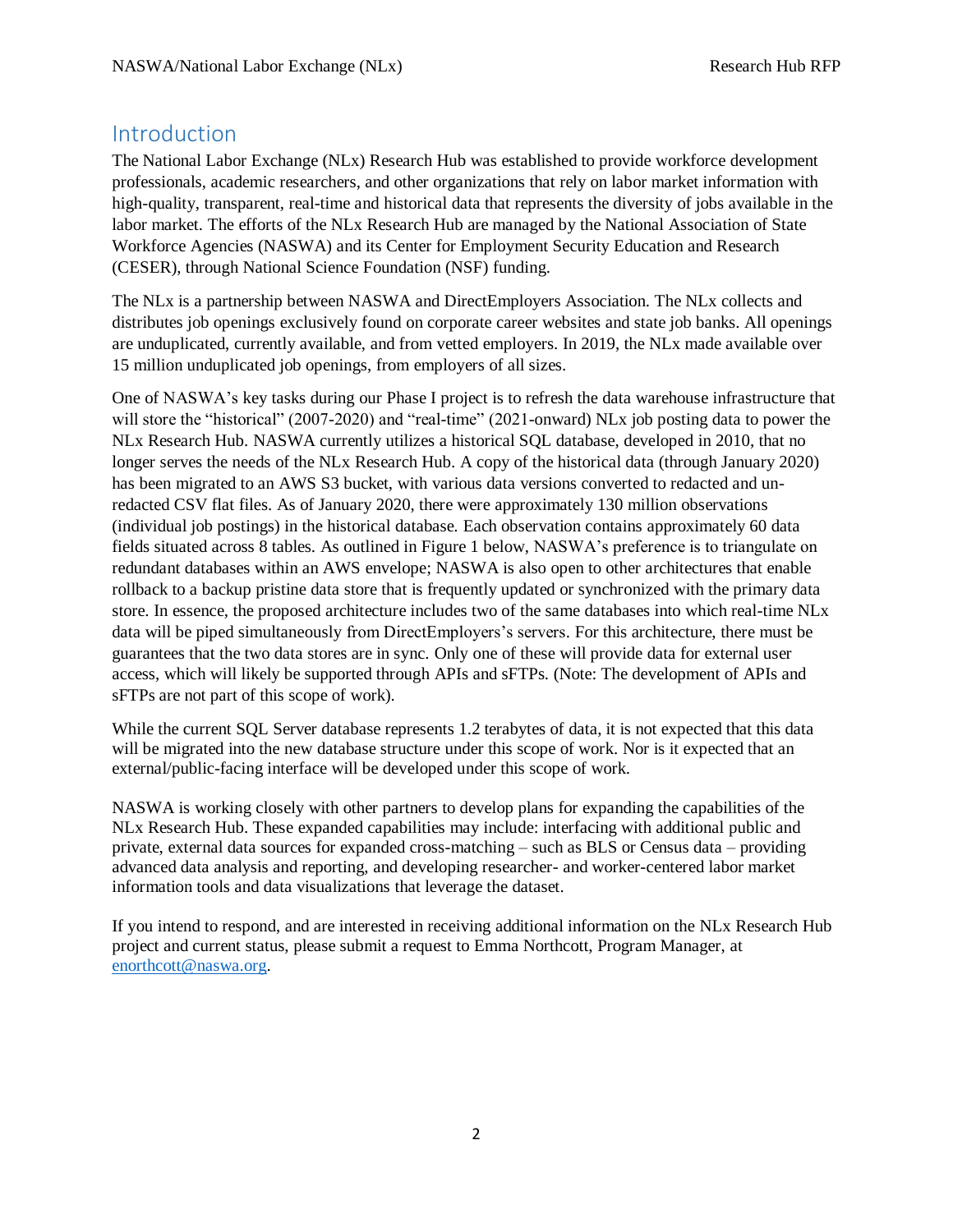## <span id="page-3-0"></span>Purpose

NASWA is interested in identifying potential industry partners to augment its project team in the development of the NLx Research Hub cloud environment, as part of the NSF Convergence Accelerator Phase 1 project period. Interested parties are asked to provide information on their personnel, corporate experience, and related labor categories and pricing information in the following areas:

- Requirements development
- Database architecture/management
- System architecture/monitoring
- IT security
- Software engineering/development
- ETL development
- AI, machine learning, and data science

# <span id="page-3-1"></span>Technical Architecture

The proposed system diagram for the NLx Research Hub is summarized in the diagram below.



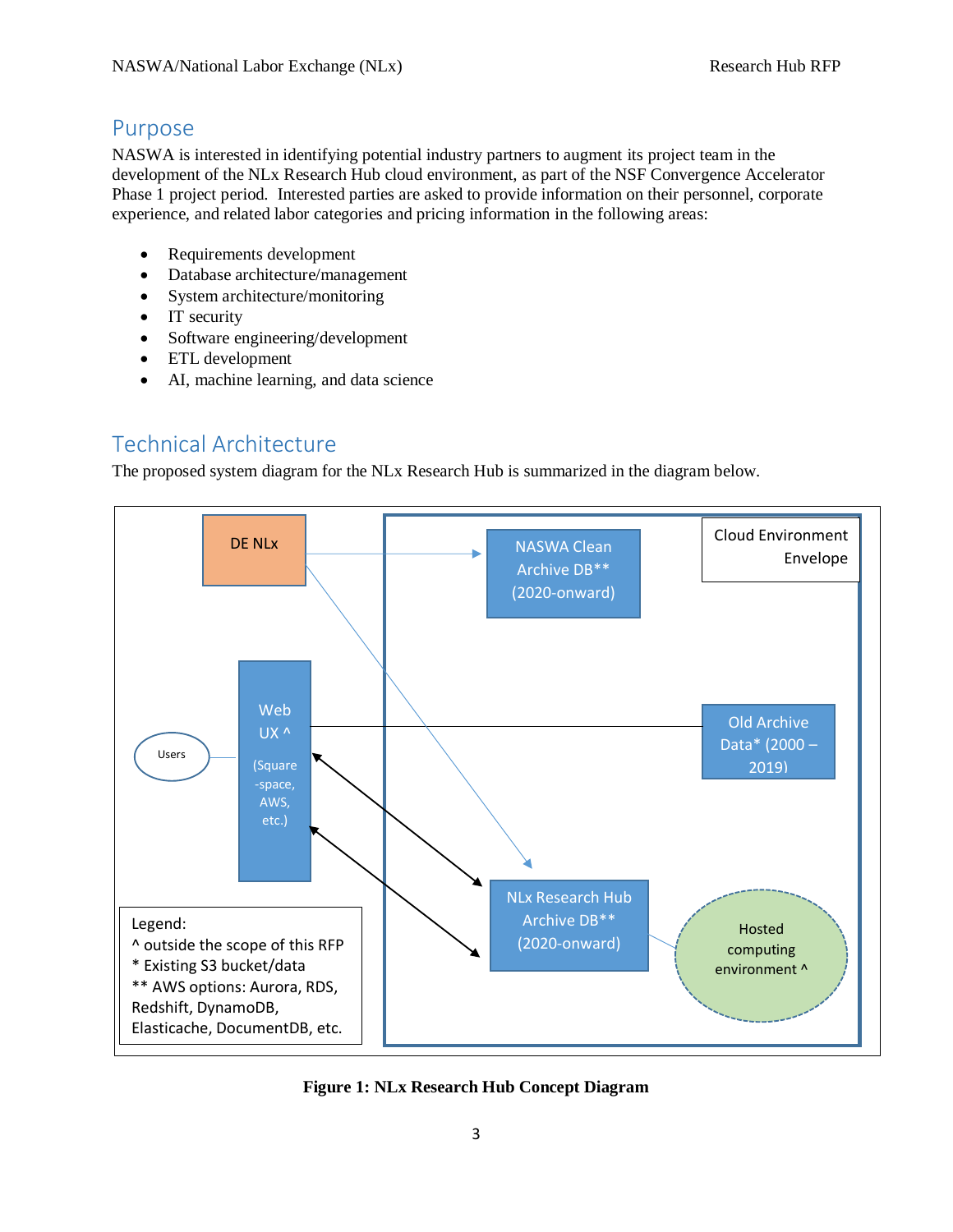The items enclosed in the rectangle labeled "Cloud Environment Envelope" are within the scope of this RFP – including the ETL pipelines that transfer data from the external DE database to the cloud environment but excluding the hosted computing environment – and should utilize an open source software stack in an AWS cloud based environment, including considerations for an AWS FedRAMP Moderate environment. Depending on the outcomes of the requirements definition phase and future capabilities planning, this stack may include Aurora, RDS, Snowflake, Redshift, Glue, DynamoDB, Elasticache, Memcached, DocumentDB, and/or other tools. The AWS cloud based environment provides scalability, security, and flexibility, and was the preferred system for most Phase I data test users. The architecture must support future connections to a web interface allowing external access, as well as hosted computing environments (not part of this scope of work).

"DE NLx" refers to the set of job posting files collected by DirectEmployers every 24 hours, which should be added into the two databases ("NASWA Clean Archive DB" and "NLx Research Hub Archive DB") through ETL pipelines.

"Old Archive Data" refers to the "historical" data that was migrated to an AWS S3 bucket in Phase I.

"Hosted Computing Environment" refers to a tentative plan to build computing capabilities within the envelope itself.

## <span id="page-4-0"></span>Scope of Work

The scope of work for this RFP includes two separate task areas as described below.

### <span id="page-4-1"></span>Part A: Technical Requirements Development/Business Analysis Resources – Firm Fixed-Price

The selected contractor shall provide qualified resources to assist the project team in developing and documenting business and technical requirements, and supporting business analysis activities in support of developing expanded NLx Research Hub capabilities. Support shall include the following:

- 1) Reviewing Phase 1 technical documentation, data dictionaries, and test user process outputs;
- 2) Coordinating and facilitating requirements gathering sessions;
- 3) Preparing requirements documentation;
- 4) Developing design documentation;
- 5) Preparing test plans and procedures; and
- 6) Planning and coordinating testing (functionality, usability, user acceptance, etc.).

### <span id="page-4-2"></span>Part B: Database Development, Implementation, and Technical Support – Firm Fixed-Price

The selected contractor shall provide qualified resources to assist the project team in database development and associated technical activities. Development/Technical support shall include the following:

- 1) System architecture review/assessment;
- 2) Modernization and alignment with the current DirectEmployers data field structure;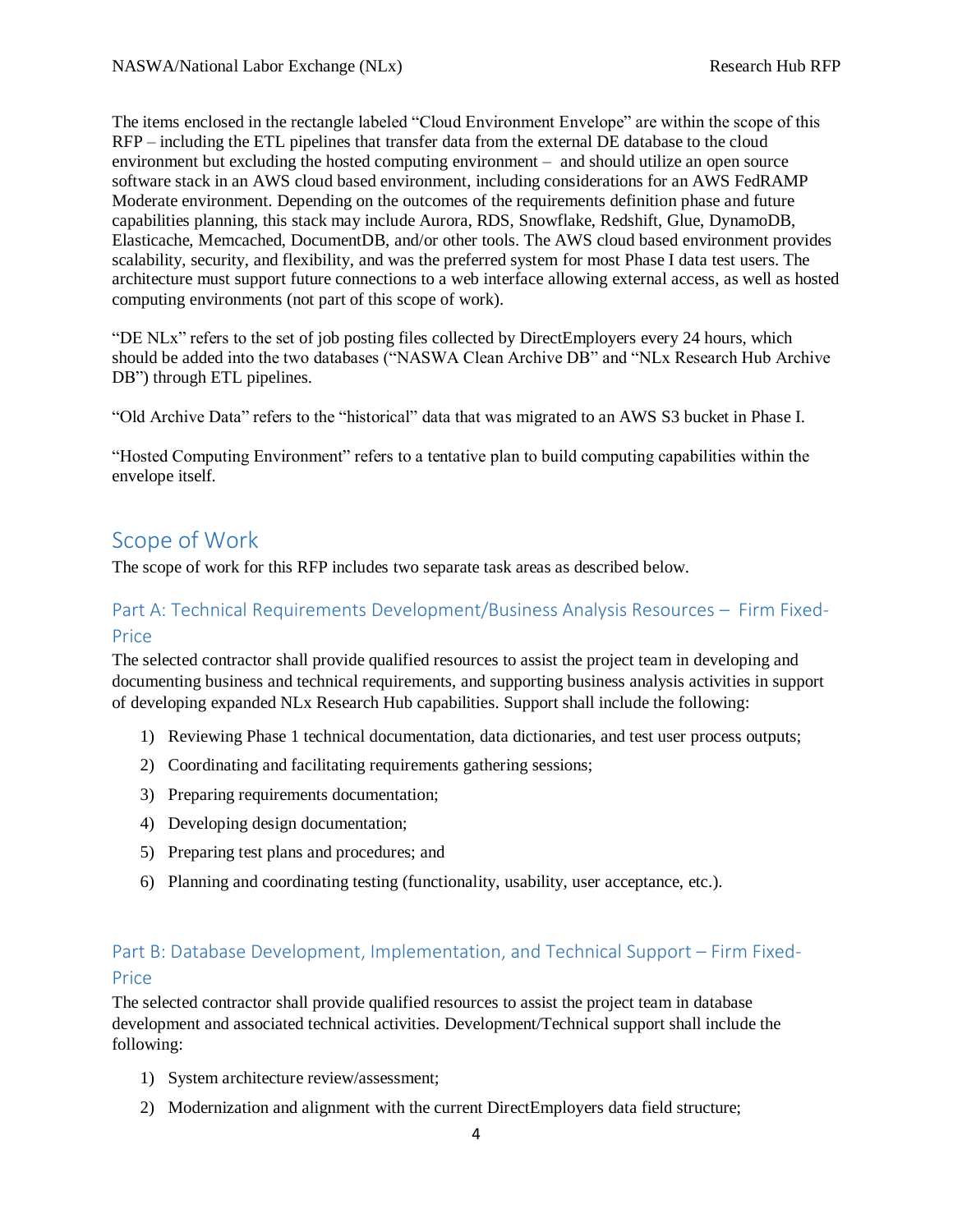- 3) Data architecture/master data management;
- 4) Database architecture/management;
- 5) Data model development, data mapping, and data cleansing;
- 6) IT and data security;
- 7) Extract/Transform/Load (ETL) pipeline development, including data verification and remediation;
- 8) ETL protocol creation to process data for outputting;
- 9) Index maintenance plan development; and
- 10) Database configuration.

### <span id="page-5-0"></span>Contract Structure

#### SOW Area A and B:

NASWA anticipates making a combined award for SOW Areas A and B. Based on quotes from offerors, NASWA will award a Task Order (TO) using the labor rates established in the base agreement. Each TO awarded shall include a Statement of Work, estimated labor hours and pricing, total TO funding authorized, and a timeline for completion/deliverables as appropriate; as well as any additional information needed. Each TO will be awarded using Firm Fixed-Price (FFP) pricing.

If you intend to respond, and are interested in receiving additional information on NASWA's standard contractual Terms and Conditions, please submit a request to [enorthcott@naswa.org.](mailto:enorthcott@naswa.org)

### <span id="page-5-1"></span>Timeline

The RFP timeline of events is shown below:

| <b>RFP Activity</b>                     | <b>Timeline</b> |
|-----------------------------------------|-----------------|
| Q&A Period (Via email submission)       | October 19 - 22 |
| Collated Q&A Responses Released         | October 28      |
| Proposals Due                           | November 2      |
| Best and Final Offer Pricing (optional) | November 6      |
| Award (anticipated)                     | November 13     |

NASWA reserves the right to invite offerors to participate in detailed discussions, clarifications to responses, and presentations/demonstrations subsequent to the proposal due date.

The preliminary project timeline of events is shown below:

| <b>Project Activity</b>             | Deliverable(s)              | <b>Timeline</b>        |
|-------------------------------------|-----------------------------|------------------------|
| Vendor Onboarding/Requirements      | Written requirements        | November/December 2020 |
| Gathering                           | documentation               |                        |
| Database and ETL buildout, testing, | Technical documentation and | January 2021           |
| and iteration                       | virtual demo with client    |                        |
| Final Delivery of SOW Areas A and   | Fully developed and         | February 2021          |
|                                     | implemented data warehouse  |                        |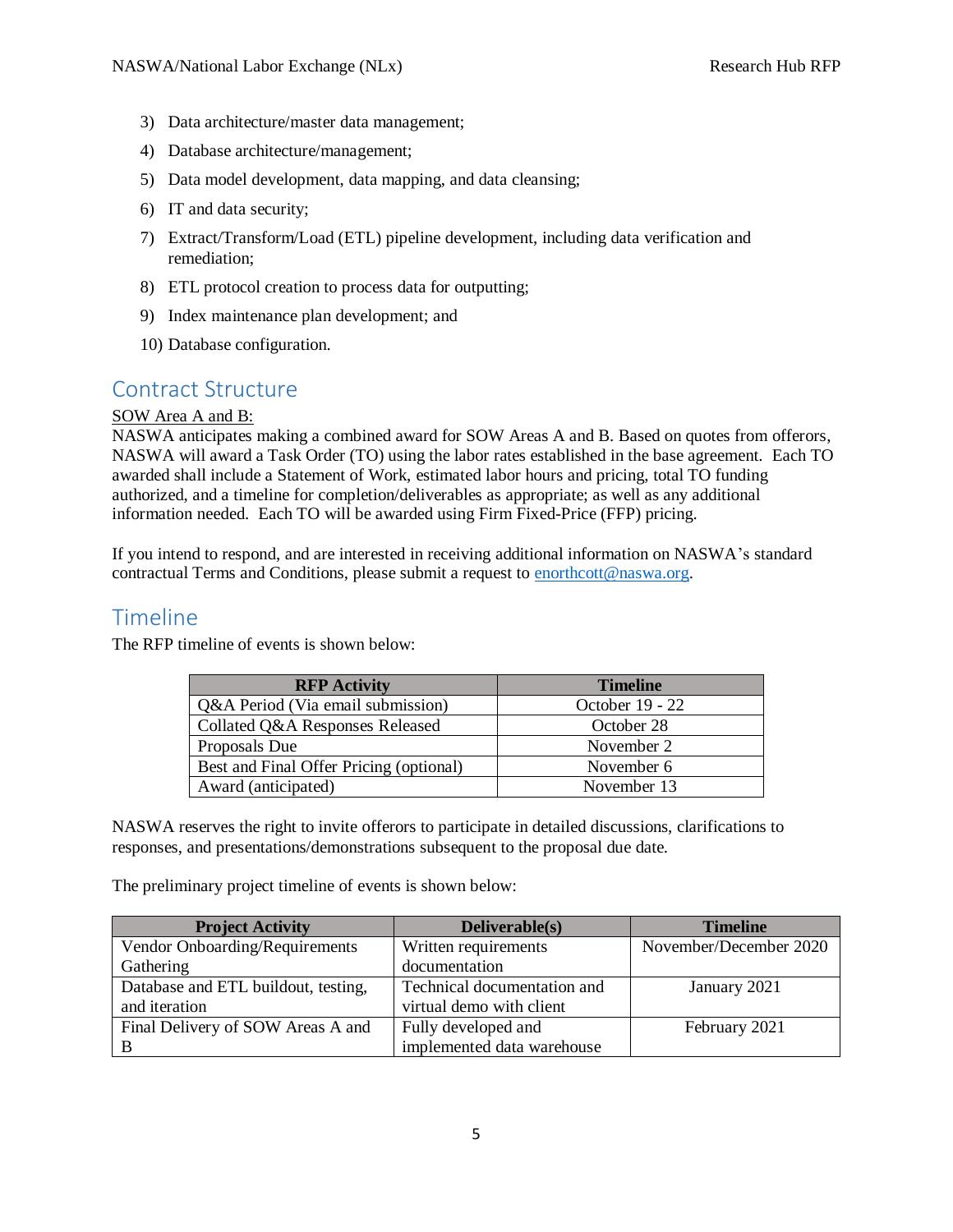# <span id="page-6-0"></span>Proposal Submission Elements

For a proposal to be considered complete, respondents are requested to address each of the items elaborated upon below.

#### **1) Company Overview (all respondents)**

Provide a brief description of your company, services, business size (revenue, employees, customers), subcontractors, and points of contact, including name, address, phone numbers, and email addresses.

*Limit response to 1 page.*

#### **2) Project Summary Citations (all respondents)**

Include up to two (2) project summary citations that outline your organization's experience in providing strategic and/or technical support for projects of similar content, size and scope to the NLx Research Hub SOW areas you propose to support. For each project summary citation, please include the following: project summary, project size/scope, project budget, agency/organization, and agency/organization point of contact.

*Limit response to 3 pages for each citation, up to 2 citations.*

#### **3) Technical/Management Approach (for each SOW area)**

For each SOW area proposed please provide information on your planned approach to include addressing the questions listed below.

Part A: Technical Requirements Development/Business Analysis Resources

- What process and tools will you use to collect and document business and technical requirements?
- How will you ensure participation from all stakeholders in developing requirements?
- How will personnel from your organization be selected to provide business analysis services?
- How will you organize and manage providing business analysis services?
- What deliverables will you develop and/or maintain?
- Have you provided similar services to other projects? What were the results/benefits provided?
	- o Please provide project examples where the bidder has worked requirements with multiple entities.
- Outline your planned process for ongoing communications with the NASWA project manager and project team.

Part B: Database Development and Technical Support

- What tools and standards for database development will you use (please be specific and enumerate all)?
- How will personnel from your organization be selected to support the project (both initial assessment and database development support).
- How will you ensure availability of key staff?
- Have you provided similar services to other projects? What were the results/benefits provided?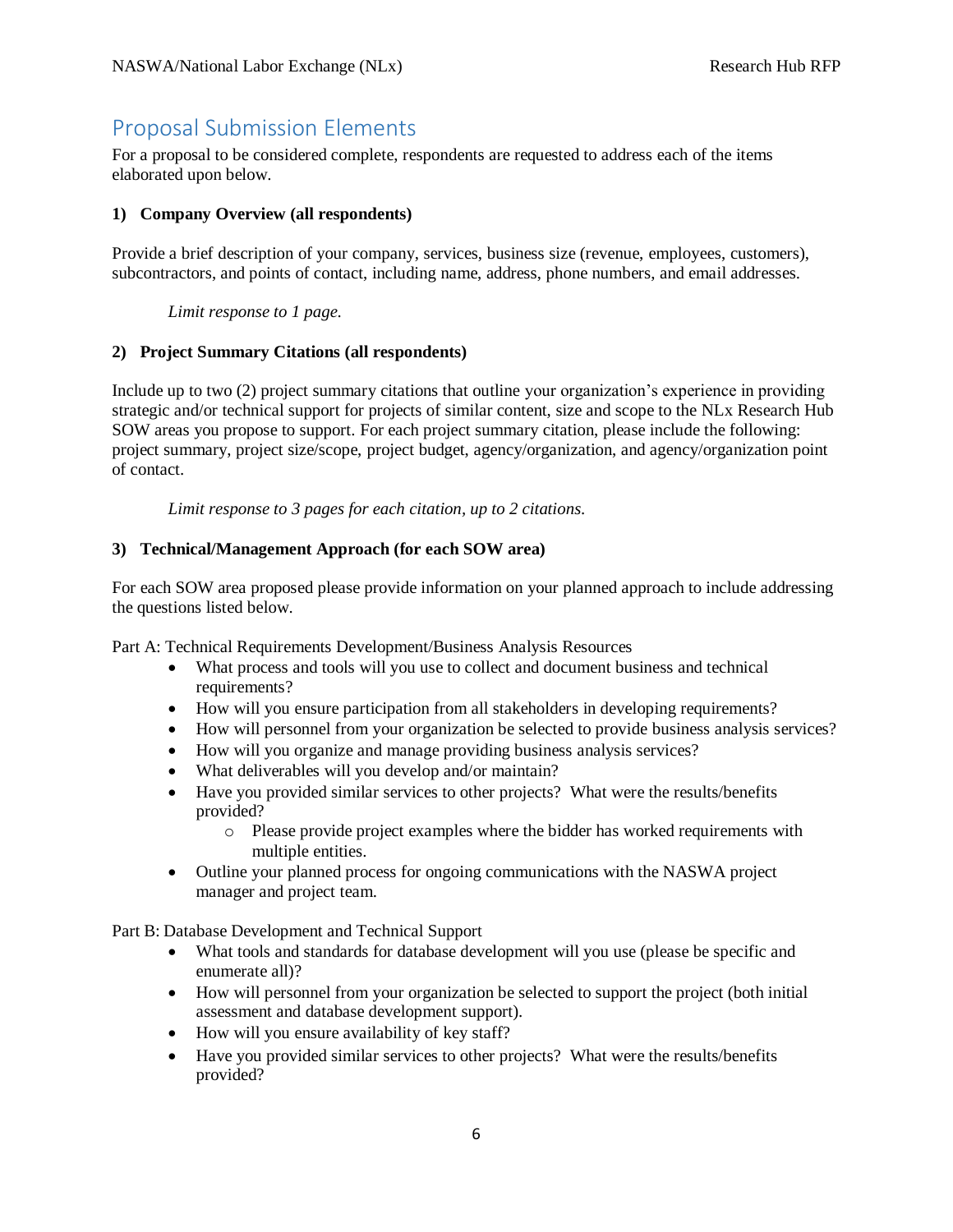- Outline your planned process for ongoing communications with the NASWA project manager and project team.
- Has the bidder architected, designed, and implemented a model whereby virtual/remote staff are actively engaged in software development processes, including:
	- o Database design;
	- o Associated tools;
	- o Standards; and
	- o Governance.

Please provide details of at least two projects, and address all items listed in Scope of Work, Part B (addressing how these projects are similar to the current NLx Research Hub as described herein, including use of AWS).

#### *Limit response to 5 pages per SOW area.*

#### **4) Key Personnel Resumes (for each SOW area)**

Please provide three resumes (two pages maximum per resume) for key personnel to be assigned to the project for each SOW area proposed. The same resume may be provided for multiple SOW areas. Resumes should include: name, proposed labor category, percentage of time allocated to the NLx Research Hub project, and relevant work experience.

#### **5) Pricing**

Complete Attachment (2) Pricing Summary information for each SOW area as appropriate.

### <span id="page-7-0"></span>Evaluation Criteria

The NASWA project team will evaluate all proposals using the following evaluation criteria and award base contracts to the contractor(s) that represents the best value for NASWA.

| <b>Criteria</b>                      | Weight |
|--------------------------------------|--------|
| Corporate Experience                 | 30%    |
| <b>Technical/Management Approach</b> | 30%    |
| Key Personnel                        | 20%    |
| Pricing                              | 20%    |

### <span id="page-7-1"></span>Proposal Description and Process

Participation in this RFP process is voluntary. All costs incurred in responding to, or in participating in this RFP, will be the responsibility of the vendors, or other third-party organizations participating in the RFP, and not that of NASWA.

## <span id="page-7-2"></span>Confidentiality

Any document submitted in response to this RFP that contains confidential information must be marked by a watermark on the appropriate pages as "Confidential." The confidential information must be clearly identifiable to the reader as confidential. All other information will not be treated as confidential. Note all confidential information is for NASWA's use evaluating proposals in response to this RFP.